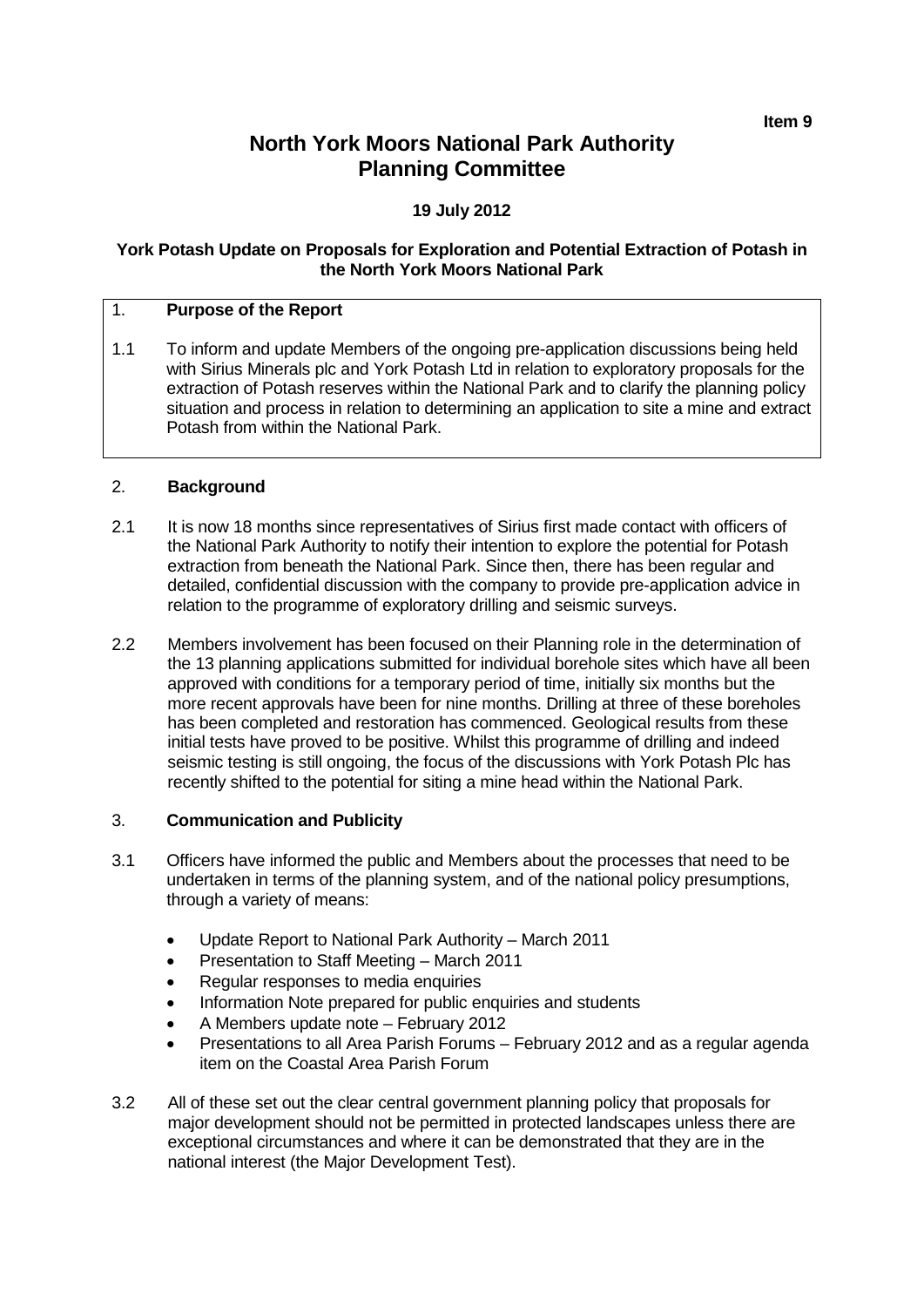## 4. **Planning Policy**

- 4.1 This test has been a central plank of government policy since the designation of National Parks in the 1950s and has been restated in the recently published National Planning Policy Framework. It consists of a series of rigorous criteria which assess the national need for the development, the impact of approving or refusing it on the local economy and the scope and cost of locating the development outside the designated area. It includes a presumption against such development as a starting point reflecting the importance of the planning role of Park Authorities in delivering the statutory purposes of National Parks which are safeguarded for the nation to enjoy.
- 4.2 The Authority has previously set out its position on the implications and requirements of the MDT as it would relate to a Potash Mine and associated development being proposed in the North York Moors National Park as a guide to help York Potash prepare for a planning submission. A more detailed legal view has also been sought to give guidance to the Authority on the steps that are needed to deliver a robust decision at the end of the process.

#### 5**. Process**

- 5.1 The ongoing dialogue with York Potash was formalised earlier in the year through the formation of a Project Management Group which meets within the framework set out in a Planning Performance Agreement (PPA) between York Potash and the Authority. This includes a set timescale for the pre-application meetings leading up to a preapplication presentation to Members prior to the submission of an application for the mine head and associated developments. The PPA also sets out a strict timetable for the determination of a planning application, within the statutory 16 week time limit for determining 'large scale' major developments. The costs incurred by the Authority leading up to the determination of the application will be met by York Potash, as agreed in the PPA. These will consist of officer time in providing pre-application advice, external legal costs, with the main element being consultant's fees in assessing the supporting submissions in relation to the Major Development Test and the Environmental Impact Assessment for the scheme.
- 5.2 A crucial aspect of the PPA is the process of 'frontloading' which ensures that all the main facts and planning issues, together with supporting information, have been set out in advance and assessed prior to the submission of the application. In this way the tight timescale for formal determination is more likely to be met. In this context officers have concern that information on why potash cannot be extracted from outside the Park is not forthcoming, especially given the nature of modern drift access mining techniques. This concern relates to the inevitable delay which would occur in the processing of an application if this information is not received within a reasonable timeframe in the run up to the formal submission. It is also important in terms of adequately addressing government planning policy in relation to the protection of National Parks to ensure that any decision made is robust. This issue has now been raised more formally with York Potash.

## 6 **Financial and Staffing Implications**

6.1 There are likely to be significant financial implications, arising from the submission of a planning application for a potash mine particularly in relation to the costs of a potential call-in public inquiry, appeal or legal challenge. It should be noted that the costs provisions within the PPA can only cover non statutory pre-application costs incurred.